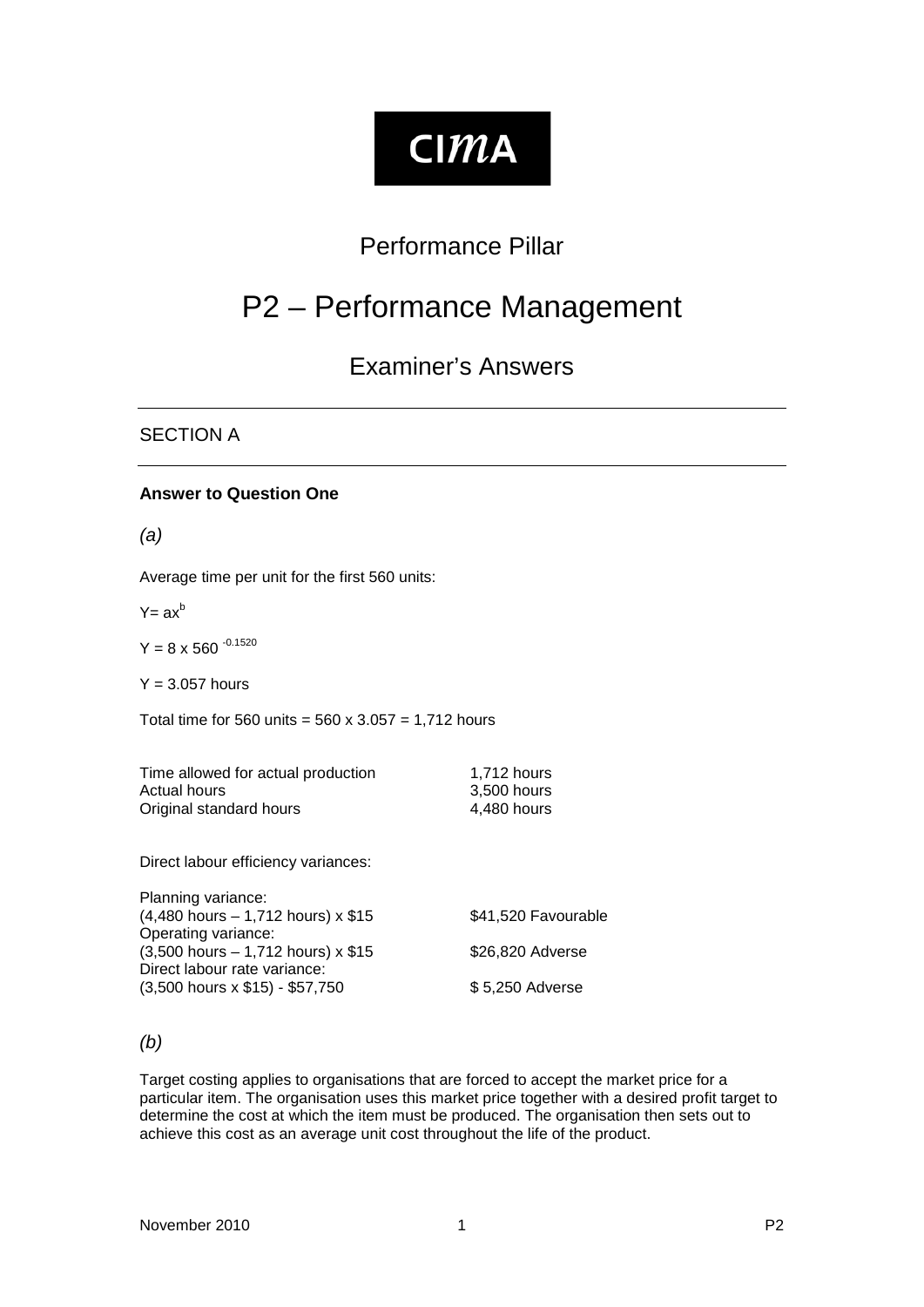Learning curves may be an important part of target costing but it depends on the nature of the manufacturing process. In a machine intensive environment it may be that significant learning curves do not exist and therefore in these environments learning curves could be said to be irrelevant to target costing. However, in labour intensive environments the effect of learning may be extremely significant and important because target costs may only be achieved once a certain level of activity has been reached. It may only be during this post learning period that costs are lowered sufficiently to meet the desired target cost.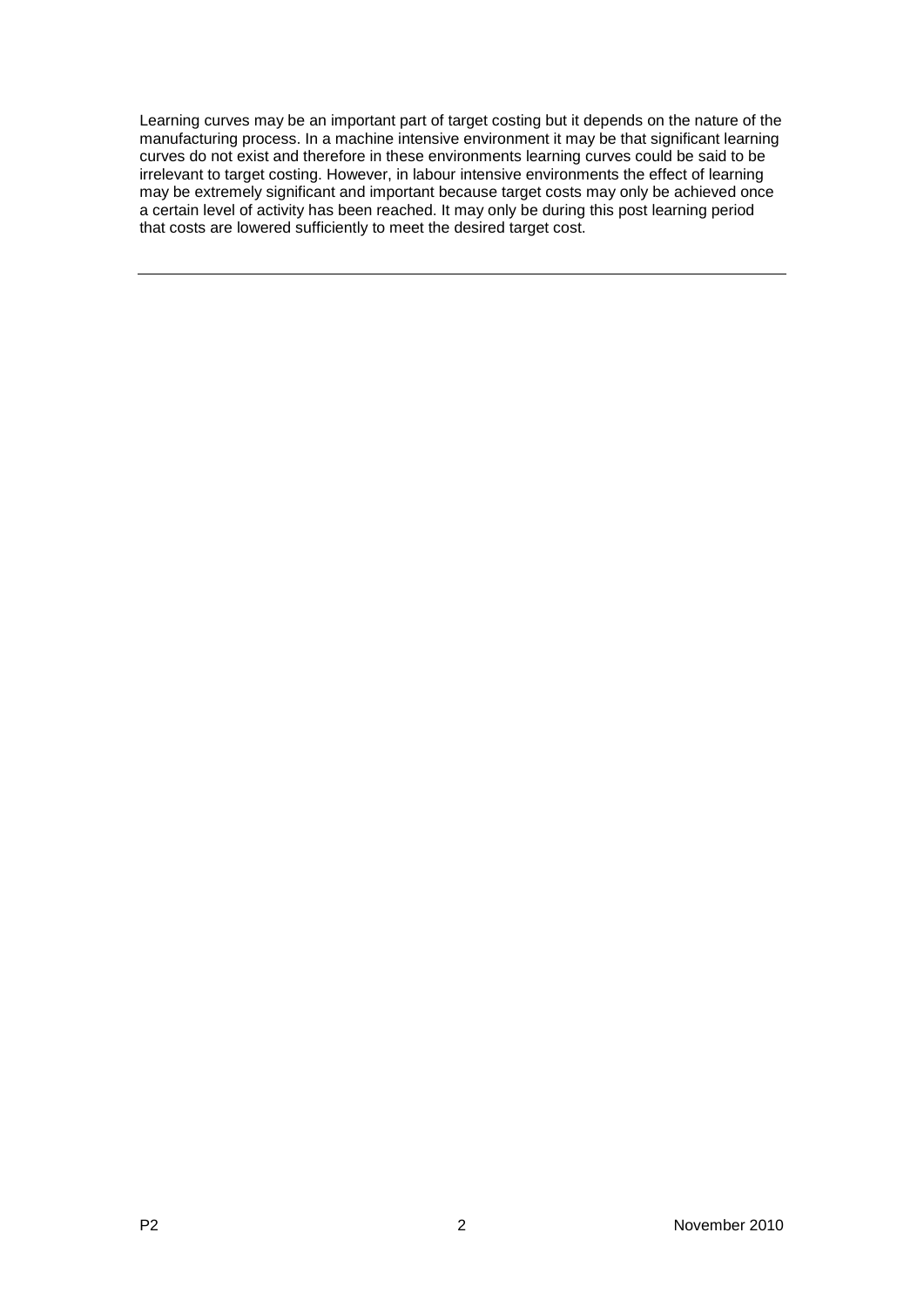#### **Answer to Question Two**

#### *(a)*

Quality conformance costs are costs that are deliberately incurred by an organisation in order to minimise quality failures. Quality non-conformance costs are costs that are incurred by an organisation as a consequence of quality failures that have occurred. There is a relationship between these categories of costs to the extent that the more that is spent on conformance costs the lower should be the level of quality failures and therefore the lower the nonconformance costs. Organisations must decide on their position in this quality/cost trade off. The scenario indicates that CAL has positioned itself in the middle of the range of possible positions because some of its competitors supply lower quality products whereas others supply higher quality products.

#### *(b)(i)*

Customer demand is 20,000 good items, but 2% of the items supplied are faulty therefore the total number of items to be supplied is:

 $20,000 \times 100/98 = 20,408$  so that  $2\%$  (i.e. 408) are returned for free replacement.

The cost of these 408 units that are replaced free of charge is \$45 per unit =  $$18,360$ 

However, there is a further cost of this failure because if it could be eliminated the market share would increase to 25%. This would result in an additional 5,000 units of sales which each earn a contribution of \$15 = \$75,000.

As a result the non-conformance cost of these faulty items is \$93,360.

#### *(b)(ii)*

If these failures had been discovered before delivery some of these costs could have been avoided. Although the item might still have been faulty and needed replacement, the lost sales would be avoided as would the delivery cost of the faulty items. Thus the cost of this failure could potentially have been reduced to an internal failure cost of 408 units  $x$  \$40 = \$16,320 a saving of \$77,040.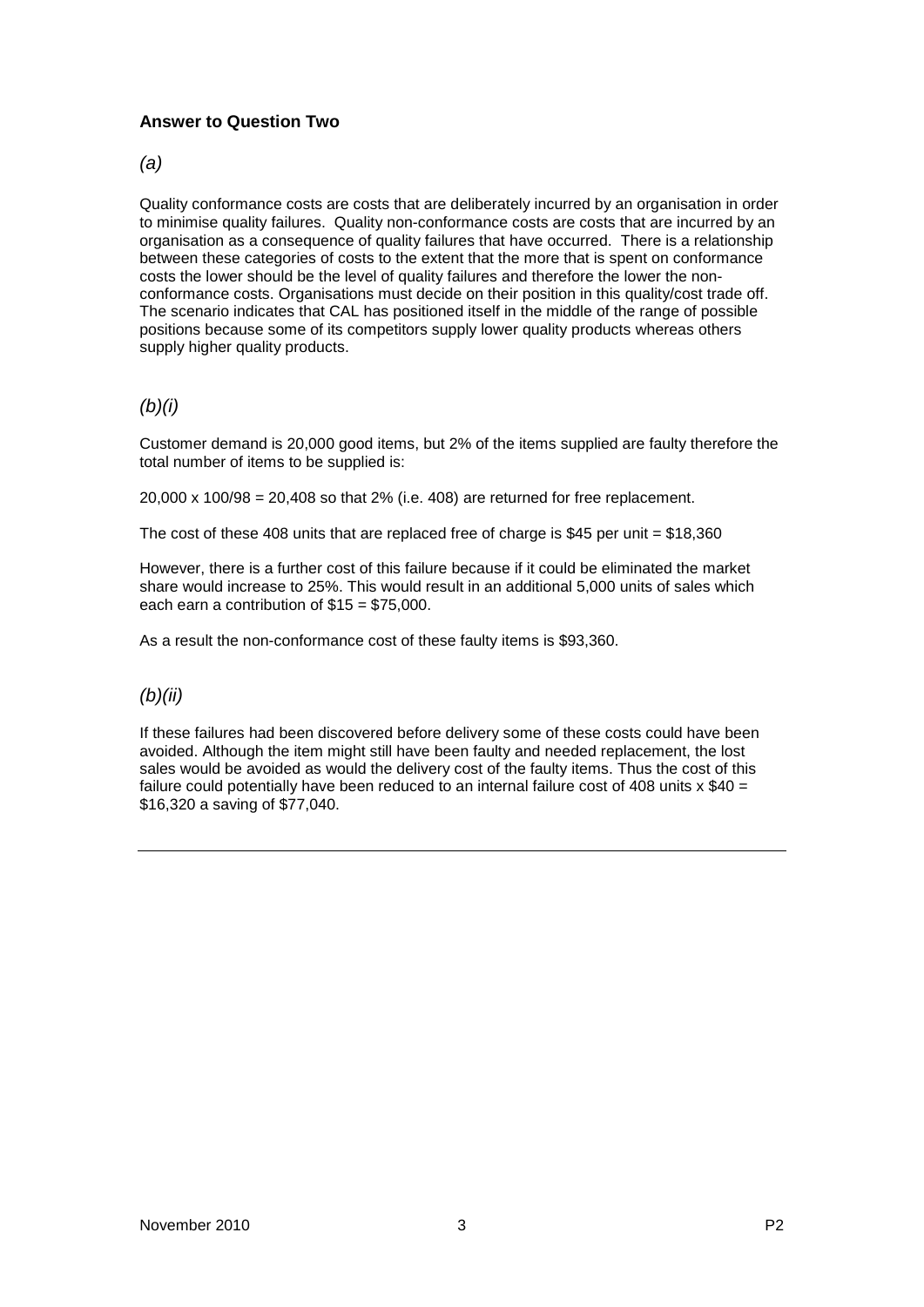#### **Answer to Question Three**

#### *(a)*

QW is presently using a form of just-in-time (JIT) production system because each item that is produced is specific to the order placed by the customer. Consequently QW does not hold an inventory of finished items. QW does not use a JIT purchasing system because of the risk of being unable to fulfil customer orders due to lack of materials, however its raw material inventory levels are kept to a minimum which is in keeping with the JIT philosophy. This system encourages efficiency amongst the workforce because any delays may result in lost orders.

The proposed production system for the metal ornaments is a completely different system that is based on constant rates of production and fluctuating levels of finished goods inventory to smooth out the peaks and troughs of demand. This type of system would allow QW to predict the raw materials that it requires with greater certainty, but can lead to inefficient production and obsolete finished goods inventory. This is because managers often believe that it is good to produce as many of the item as possible without too much thought for the cost implications of holding high inventory holdings on cost. It is important that inventory levels are carefully monitored if losses due to obsolescence and damage are to be avoided.

#### *(b)*

A TQM system is essential if the production system is a JIT system because any failings cannot be remedied by supplying items from inventory. However the same is not true of a constant rate production system. In a constant rate production system, any failings can be hidden because items are sold from inventory. It is important therefore that such failings are reported via the performance reporting system.

As a consequence the focus on quality is less critical for a constant rate production system and as a result it is harder to convince employees of the need to be committed to such a philosophy.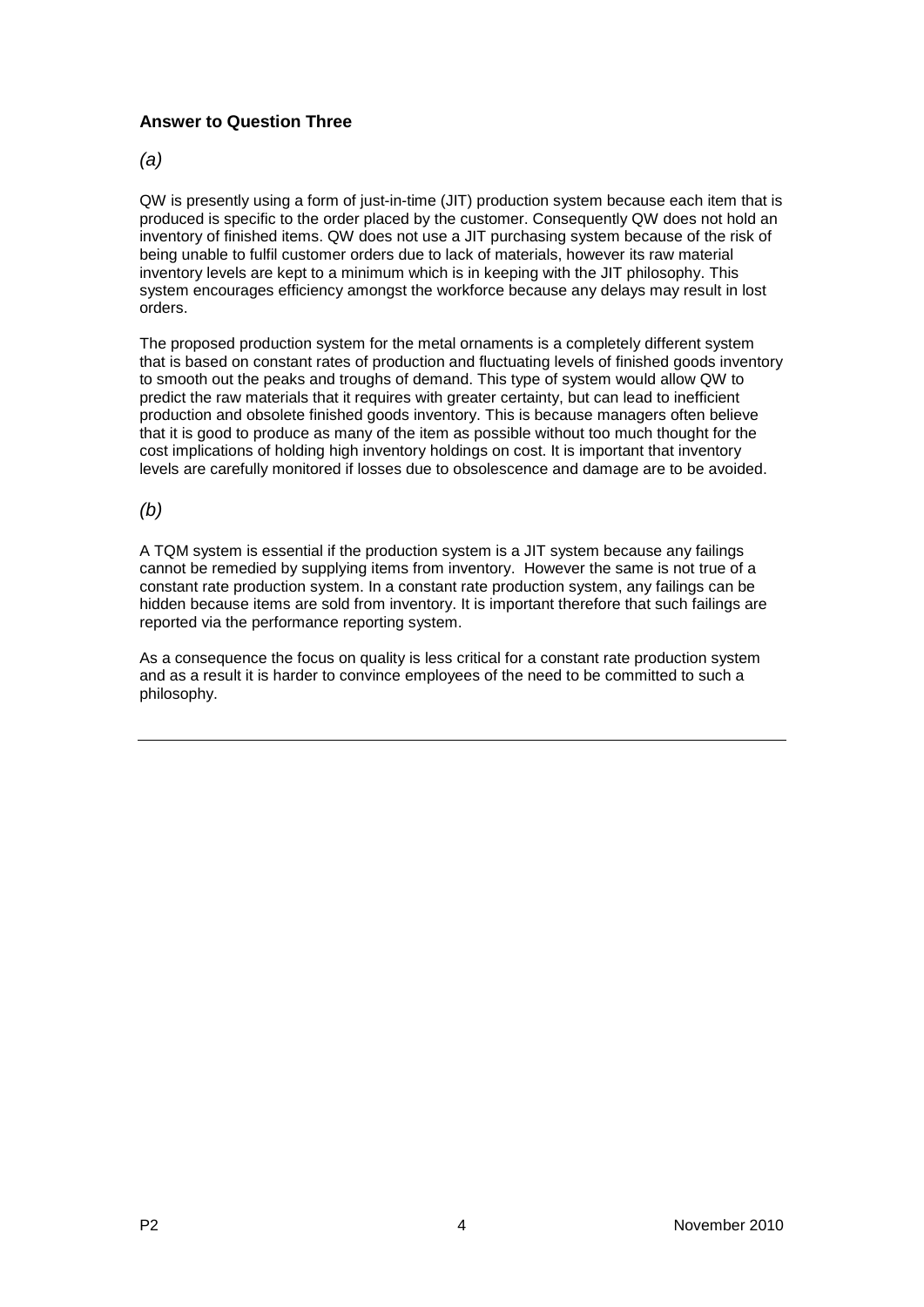#### **Answer to Question Four**

#### *(a)*

An annual budgeting system is a system of preparing a set of budgets for a 12 month period, usually coinciding with the financial year of the company.

A rolling budget system is a system of budgeting that is continuous. Once the budget has been prepared it is added to each month, or perhaps quarterly, thus ensuring that a budget always exists for the next 12 months and possibly for longer depending on the company's budgeting policy.

One of the key differences between these two systems is that, when a rolling budget system is being used, managers see budgeting as part of their ongoing planning and decision making processes, rather than as a separate exercise which is used to measure their performance.

In some organisations, where rolling budgets are used, the unexpired portion of the budget is also updated monthly or quarterly to reflect any changes in operational circumstances since the budget was originally prepared. There is much debate as to whether this amounts to changing the original budget or preparing a latest annual forecast.

#### *(b)*

The manager of the Southern depot has raised two specific issues with the current annual budgeting system.

One of these is his argument that the budgets become out of date due to changing operational circumstances. Whether or not rolling budgets provide a solution to this issue depends on the organisation's philosophy of the use of rolling budgets. If the view is that they should be used to plan for future budget years so as to ensure that managers can make better decisions for those years, but not change the current year's budget, then a rolling budget will not be the solution to this problem. However, the manager can now effect changes to future budget periods, as yet unapproved, in the light of those circumstances.

If the rolling budget system allows revision of the remaining part of the plan for the current budget year then their use will solve the argument that the original budget has become out of date.

It is important to consider the use of the budget. There are two main uses: operational control and strategic decision making. From an operational control perspective care must be taken to ensure that a rolling budget does not become a vehicle for eliminating variances caused by actual performance. Once a budget has been set and approved, then any unexpected changes to circumstances should be reported via the budgetary control system using variance analysis including planning variances as appropriate.

From a strategic decision making perspective, it is important to use the rolling budget process to determine whether strategies need to be revised in the light of the current operational circumstances.

The second of the manager's arguments relates to the lack of authority for actions in respect of future periods. The rolling budget method does have a role here because as it is continuously being updated then if each update is approved by the Board of Directors, managers will always have authority to carry out decisions in line with the approved budget for the next 12 months or more. This is a weakness of the annual budgeting system, especially towards the end of the current year when next year's budget is still to be approved. Managers can often find that they do not have authority for decisions which will impact on the early part of the next budget year until that year has almost started.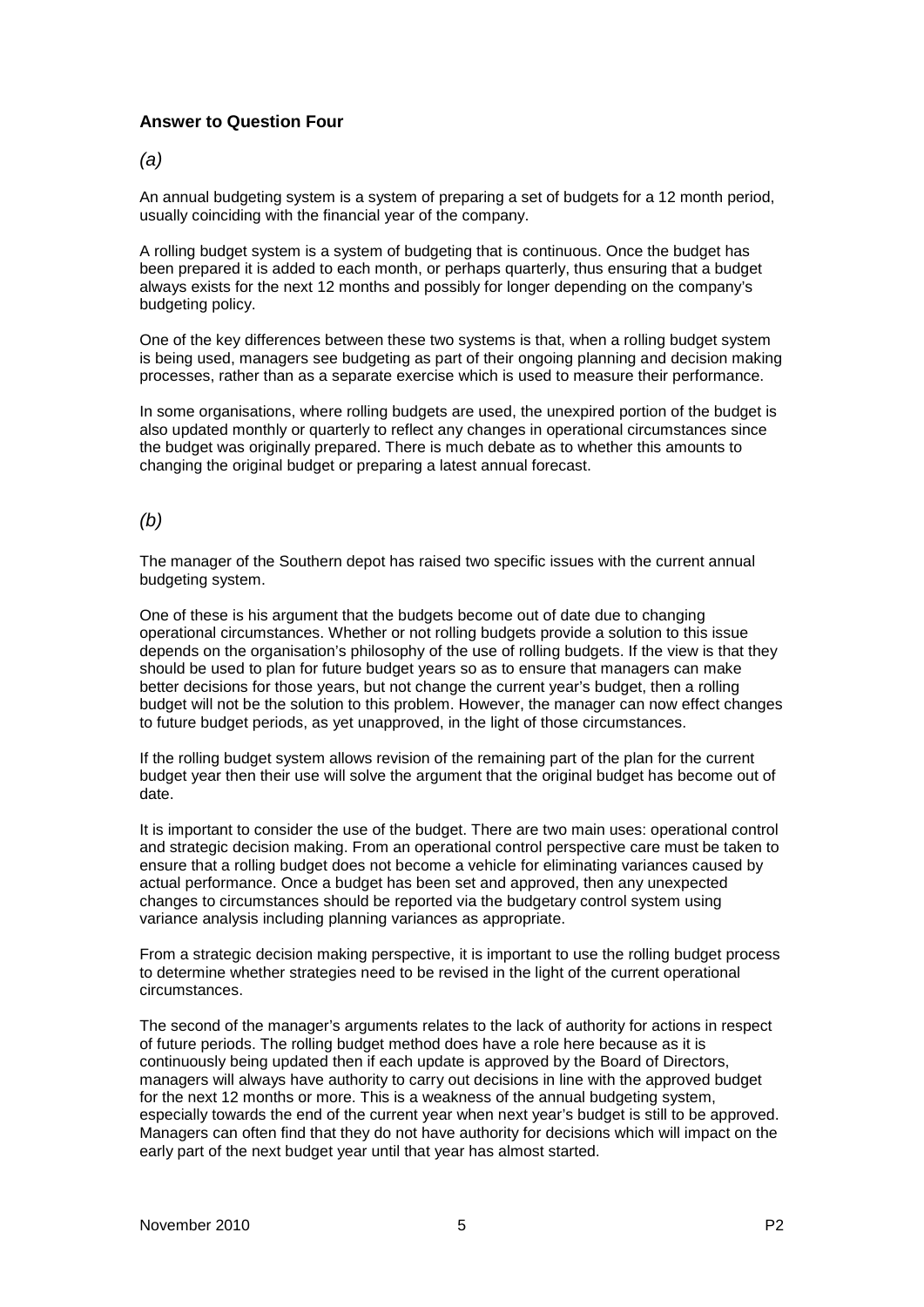If DW were to introduce a system of rolling budgets then this would enable the depot manager to plan and improve their decisions, for example with regard to recruiting and training employees, and to evaluate alternative operating methods and possible capital investments based on the budgets that have been agreed for the next 12 months or more.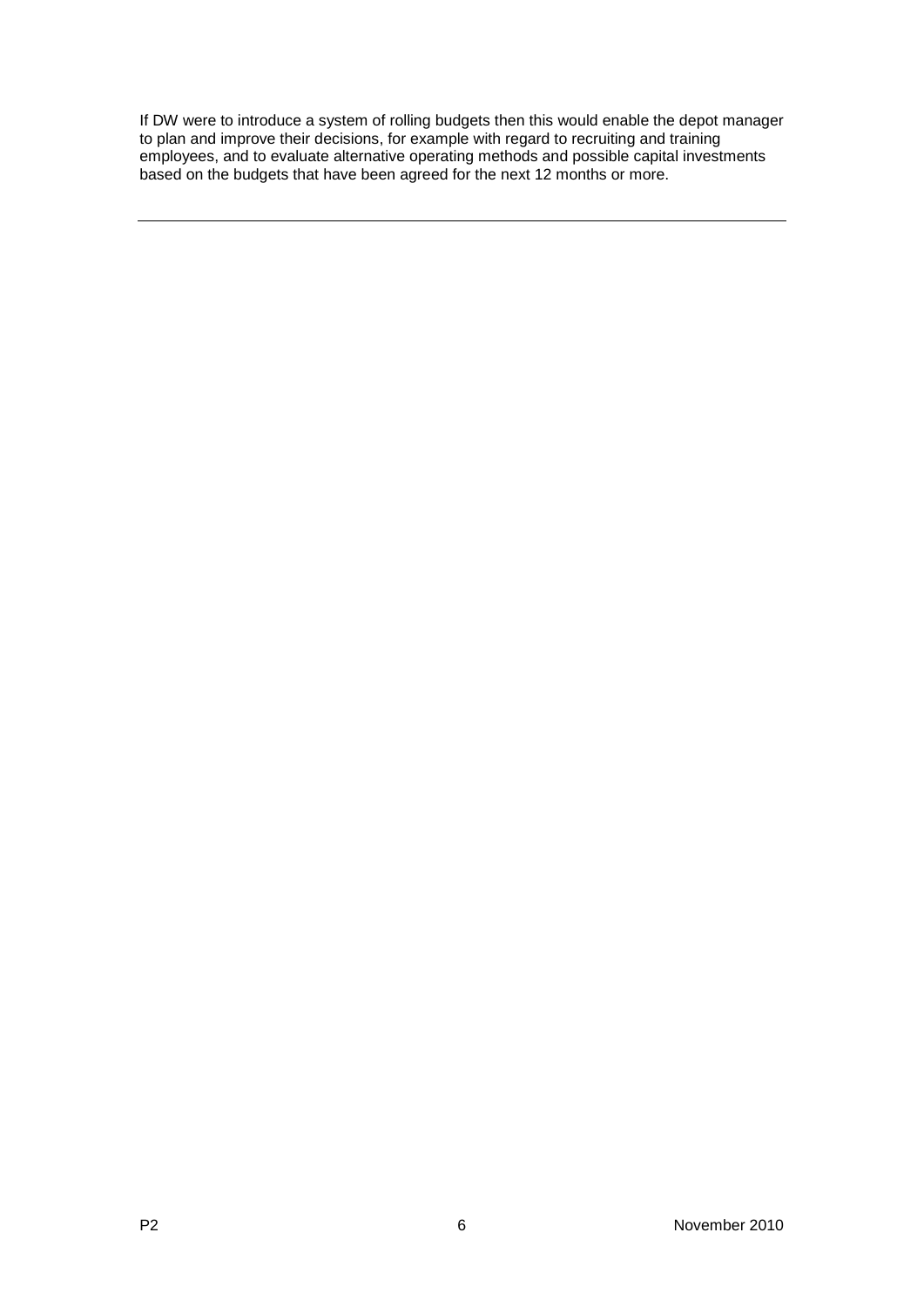#### **Answer to Question Five**

Cost driver rates:

| Accounts preparation and advice | 580,000 / 18,000 hours = \$32.22 per hour   |
|---------------------------------|---------------------------------------------|
| Requesting missing information  | $30,000 / 250$ times = \$120 per request    |
| Issuing fee payment reminders   | 15,000 / 400 times = $$37.50$ per reminder  |
| Holding client meetings         | $60,000 / 250$ meetings = \$240 per meeting |
| Travelling to clients           | 40,000 / 10,000 miles = \$4 per mile        |

Client costs:

|                                                                                  | Α<br>\$                      | Client<br>В<br>\$         | \$                          |
|----------------------------------------------------------------------------------|------------------------------|---------------------------|-----------------------------|
| Accounts preparation and<br>advice                                               | 32,222                       | 8,055                     | 10,955                      |
| Requesting missing<br>information                                                | 480                          | 1,200                     | 720                         |
| Issuing fee payment<br>reminders                                                 | 75                           | 300                       | 375                         |
| Holding client meetings<br>Travelling to clients                                 | 960<br>600                   | 240<br>2400               | 480<br>U                    |
| <b>Total costs</b>                                                               | 34,337                       | 12,195                    | 12,530                      |
| Total costs on original basis*                                                   | 40,280                       | 10,070                    | 13,695                      |
| Client fees - new basis<br>Client fees - original basis<br>Increase / (Decrease) | 41,204<br>48,336<br>(7, 132) | 14,634<br>12,084<br>2,550 | 15,036<br>16,434<br>(1,398) |

\*\$725,000 / 18,000 hours = \$40.28 per hour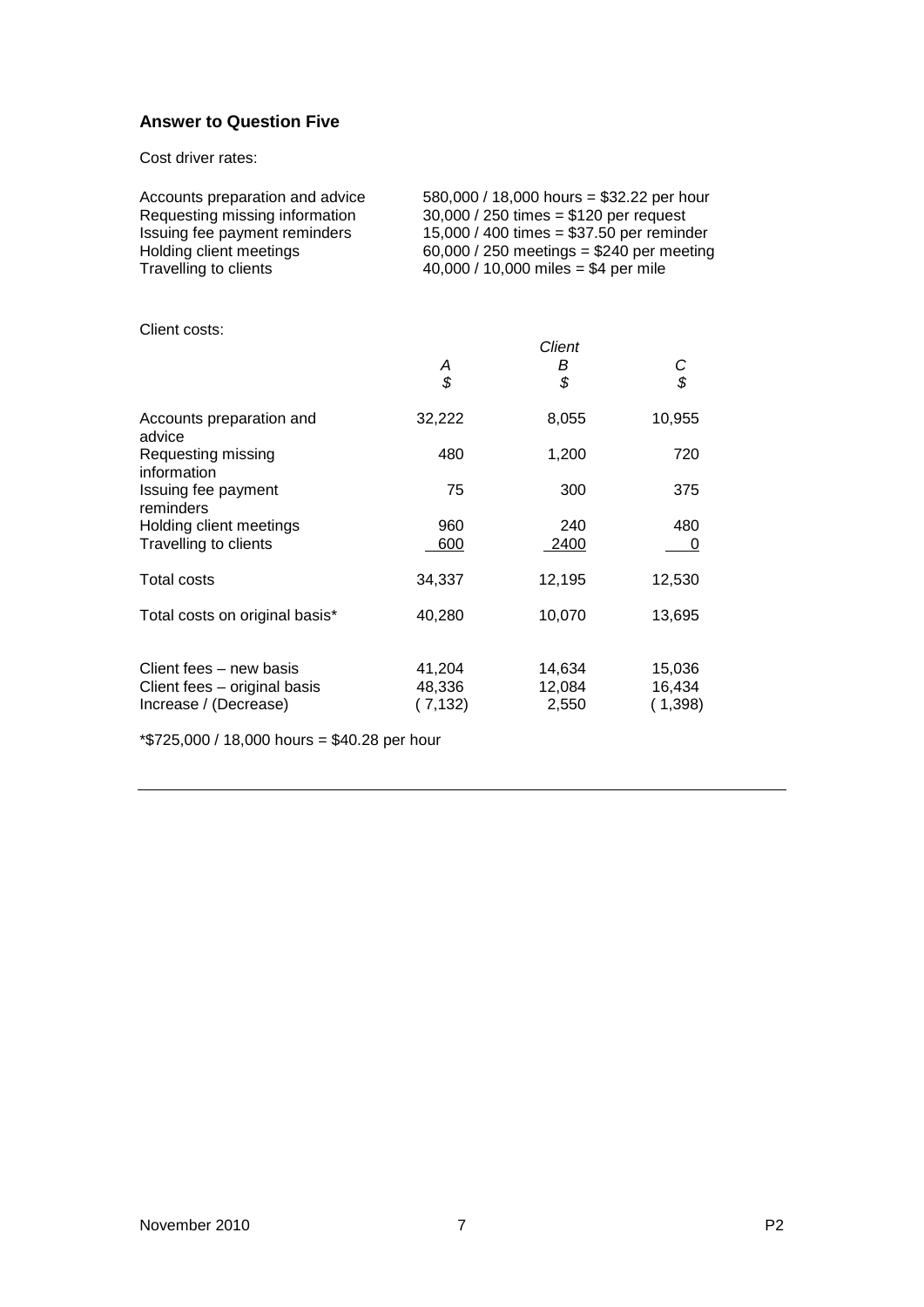#### SECTION B

#### **Answer to Question Six**

#### *(a)*

Resources required to meet demand:

| Maximum demand (units)                                         | L<br>400            | М<br>700                | Total                   |
|----------------------------------------------------------------|---------------------|-------------------------|-------------------------|
| Direct labour (hours)<br>Direct material (kg)<br>Machine hours | 1,600<br>800<br>400 | 1,400<br>6,300<br>1,400 | 3,000<br>7,100<br>1,800 |
| Direct material is the limiting factor.                        |                     |                         |                         |
| Product                                                        | L<br>\$             | Μ<br>\$                 |                         |
| Unit selling price<br>Variable costs per unit:                 | 70                  | 90                      |                         |
| Direct labour (\$7 per hour)                                   | 28                  | 14                      |                         |
| Direct material (\$5 per kg)<br>Machine hours (\$10 per hour)  | 10<br>10            | 45<br>20                |                         |
| Contribution per unit                                          | 22                  | 11                      |                         |
| Contribution per kg                                            | 11                  | 1.22                    |                         |
| Ranking                                                        | 1                   | $\overline{2}$          |                         |
| Make (units)<br>Uses(kg of material)                           | 400<br>800          | 577<br>5,193            |                         |
| Contribution                                                   | \$8,800             | \$6,3477                |                         |

Total contribution \$15,147

*(b)*

| Direct labour   | 4L + 2M <   | 2.300 |
|-----------------|-------------|-------|
| Direct material | $2L + 9M <$ | 2.550 |
| Machine hours   | $1L + 2M <$ | 1.100 |

 $Z = 22L + 11M$ 

*(c)*

| Product L | 400 | Other value |  |
|-----------|-----|-------------|--|
|           |     |             |  |

The value of 400 represents the optimum production of product L in units, the other value is the unsatisfied demand which can be seen to be zero because the output from the plan is 400 units which is the same as the maximum demand for the product.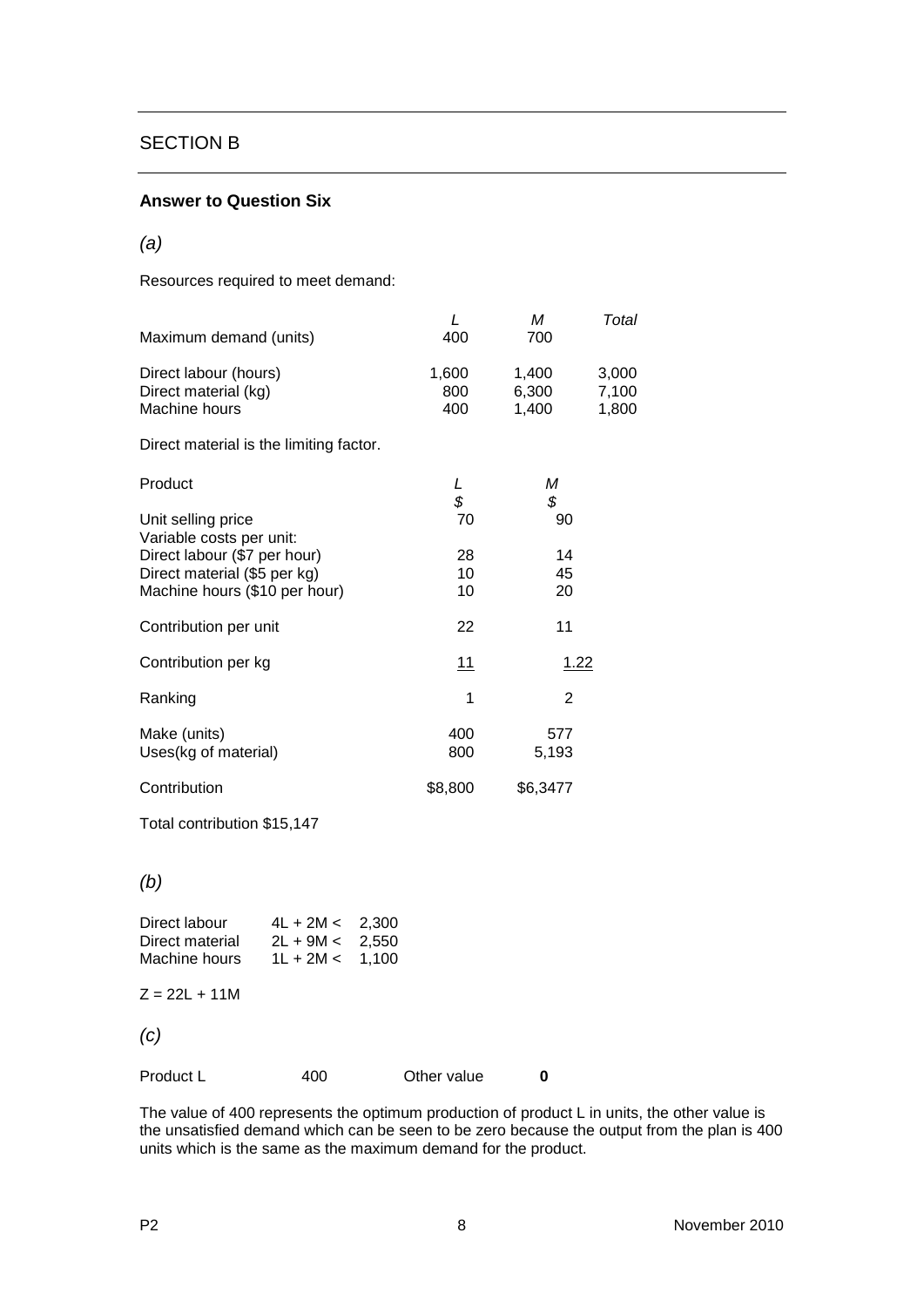| Product M | 194 | Other value | 506 |
|-----------|-----|-------------|-----|
|-----------|-----|-------------|-----|

The value of 194 represents the optimum production of product M in units, the other value is the unsatisfied demand which can be seen to be 506 because the output from the plan is 194 units and the maximum demand for the product was 700 units, hence the unsatisfied demand is 700 – 194 = 506 units.

Machine hours 312

The value of 312 is the number of unused machine hours. This can be proven by comparing the outputs to the machine hours available:

| 400 units of L use 1 hour each $=$  | 400 hours   |
|-------------------------------------|-------------|
| 194 units of M use 2 hours each $=$ | 388 hours   |
| Total hours used                    | 788 hours   |
| Hours available                     | 1,100 hours |
| Hours unused                        | 312 hours   |

Direct material \$ 1.22

The value of \$1.22 is the shadow price of the direct materials. This is the maximum additional price that should be paid for an extra kg of direct material above the resource's base cost of \$5 per kg. The fact that there is a shadow price for this resource confirms that it is a binding constraint.

This shadow price can be proven because 1 extra kg of direct material would be used to increase the output of product M. Each unit of M requires 9 kg so 0.11 additional units of M could be produced from 1 extra kg of material. Each unit of M yields a contribution of \$11 so 0.11 units yields \$1.22 contribution.

Labour hours 312

The value of 312 is the number of unused direct labour hours.

Contribution \$**10,934**

The value of \$10,934 is the contribution earned from the optimum production plan. It can be proved by:

| 400 units of L earn \$22 each =   | \$8,800  |
|-----------------------------------|----------|
| 194 units of M earn \$11 each $=$ | \$2,134  |
|                                   | \$10,934 |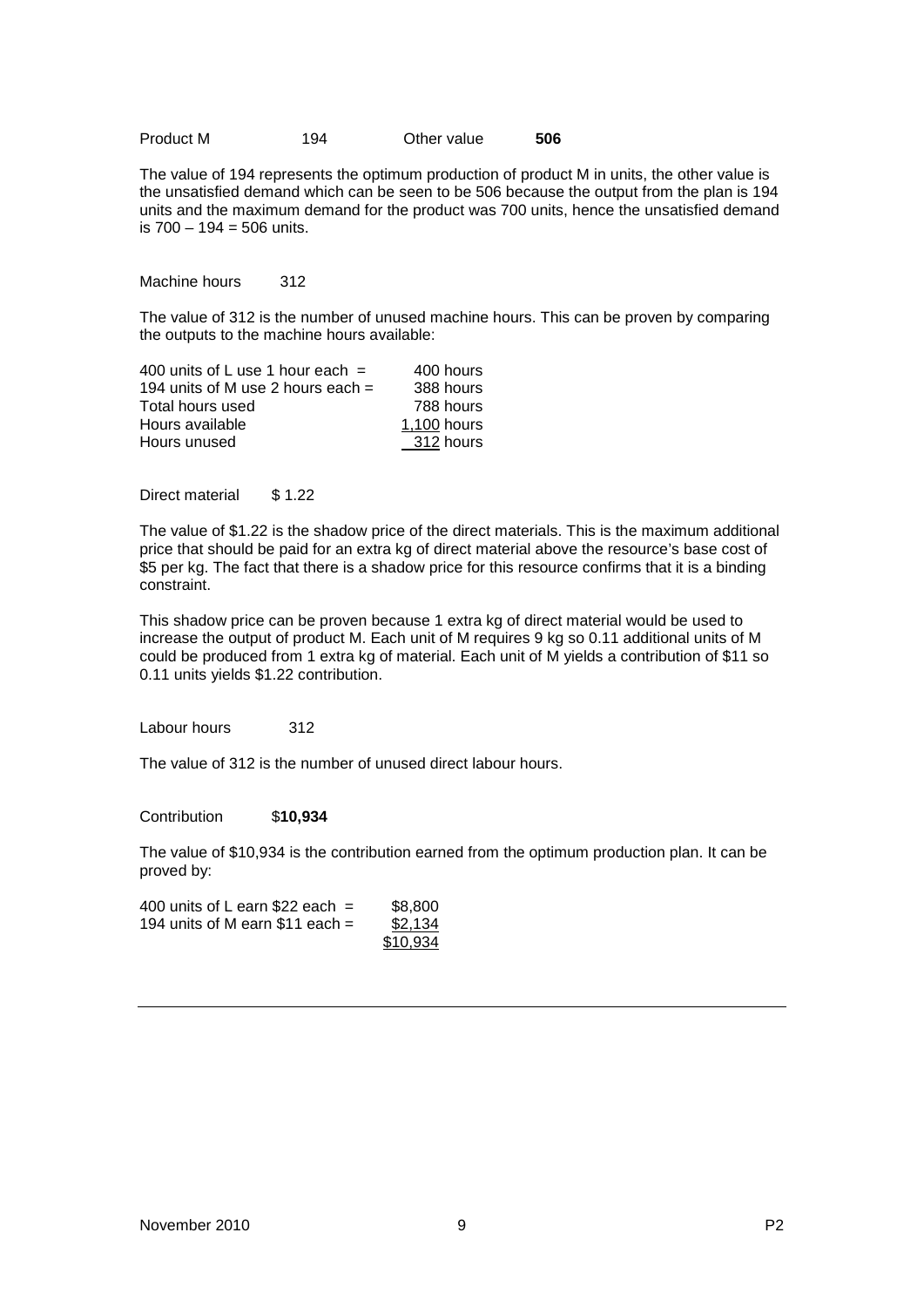#### **Answer to Question Seven**

#### *(a)*

The ROI for each of the last three years was:

| 2008 | $40/400 = 10.00\%$ |
|------|--------------------|
| 2009 | $56/320 = 17.50\%$ |
| 2010 | $62/256 = 24.22\%$ |

There has been a gradual improvement in ROI throughout the three year period. However, this summary ratio hides the detailed performance of S division.

- 1. It is stated that the values have been adjusted to remove the effects of inflation. It can thus be seen that sales and cost of sales are constant throughout the period and therefore there has been no significant change in the volumes of activity during the period:
- 2. The gross profit margin has been constant at approximately 67% mark-up throughout the three year period
- 3. Other operating costs have increased throughout the three year period. These costs are inclusive of depreciation which is being calculated using 20% reducing balance and in fact if depreciation is excluded the underlying operating costs have increased by \$4,000 in 2009 and more significantly in 2010.

In conclusion the improvement in ROI during the three year period is a function of the depreciation policy rather than of the performance of the division.

*(b)*

The investment has a positive net present value of \$24,536 and therefore from a company perspective it should go ahead. However, from the divisional manager's point of view, assuming that the results of 2011 are the same as those of 2010 other than the specific changes as a result of the investment and ignoring inflation.

If the investment does not go ahead then the results in 2011 will be:

|                          | \$000 |                       |
|--------------------------|-------|-----------------------|
| Sales                    | 400   |                       |
| Cost of sales            | 240   |                       |
| Gross profit             | 160   |                       |
| Other operating costs    | 85.2  | $($98 - $64 + $51.2)$ |
| Pre-tax operating profit | 74.8  |                       |
| Capital invested         | 204.8 | (\$256 - \$51.2)      |
| -------------            |       |                       |

ROI \$74.8 / \$204.8 = 36.5%

But if the investment does go ahead, the results will be:

| Sales<br>Cost of sales<br>Gross Profit<br>Other operating costs*<br>Pre-tax operating profit | \$000<br>400<br>216<br>184<br>97.2<br>86.8 | $($240,000 \times 0.9)$ |
|----------------------------------------------------------------------------------------------|--------------------------------------------|-------------------------|
| Capital invested**                                                                           | 252.8                                      |                         |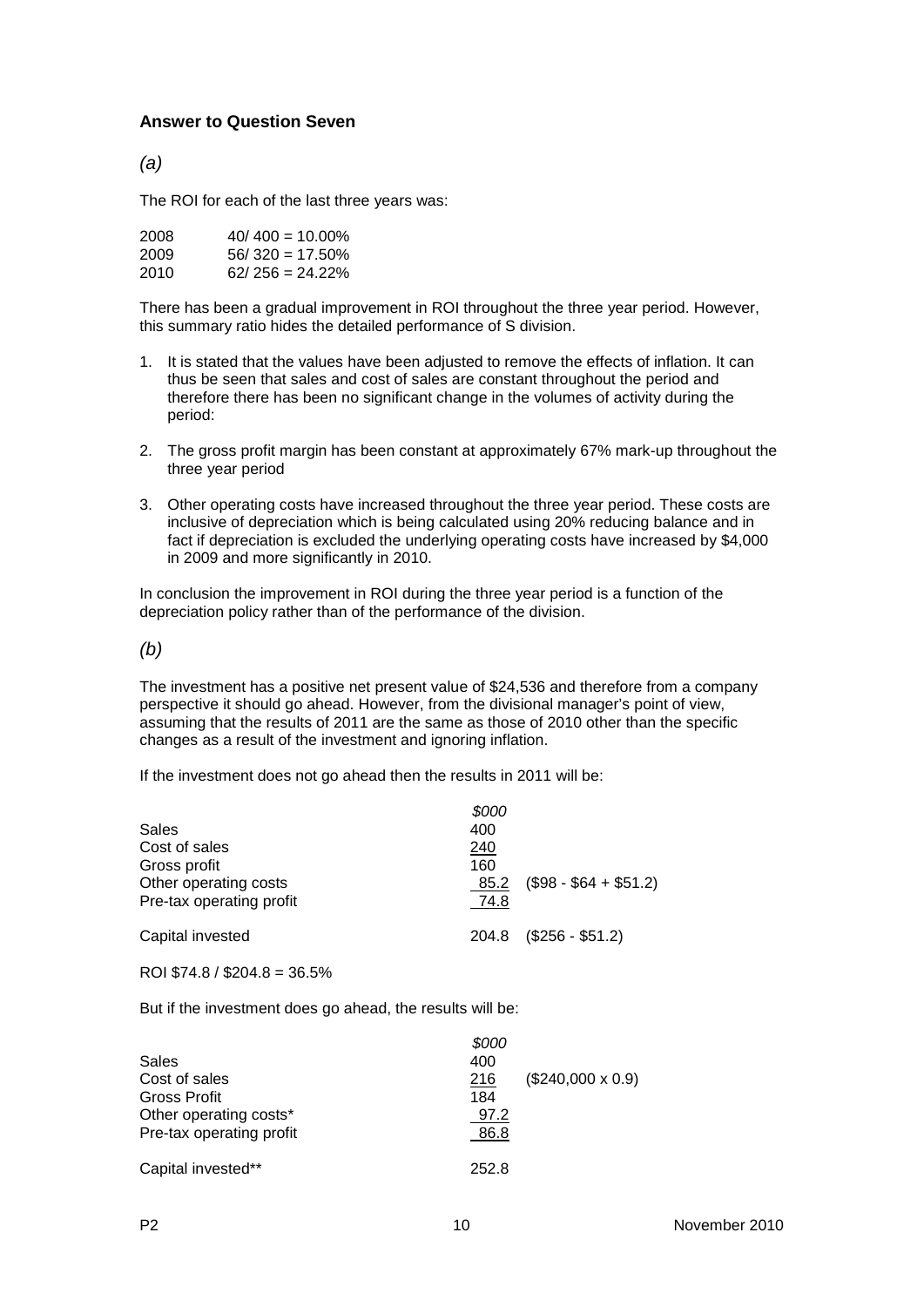The ROI in 2011 if the investment in the new machine goes ahead would be \$86,800 /  $$252,800 = 34.3\%$ 

This is lower than the ROI that would be achieved in 2011 by continuing with the existing equipment and therefore the manager is unlikely to go ahead with the investment.

\* In 2010 the other operating costs value of \$98,000 includes \$64,000 depreciation of equipment and \$34,000 of other costs. The new depreciation charge for 2011 will be \$63,200 so assuming the other costs remain unchanged the total other operating costs for 2011 will be \$97,200.

|                              | \$000 |
|------------------------------|-------|
| ** Original NBV              | 256   |
| Less NBV of replaced machine | 40    |
|                              | 216   |
| Cost of new machine          | 100   |
|                              | 316   |
| Depreciation at 20%          | 63.2  |
| NBV at the end of 2011       | 252.8 |

*(c)*

Using the figures from part (b) above:

Without investment:

| Pre-tax operating profits                | 74,800 |
|------------------------------------------|--------|
| Notional capital charge (\$204,800 x 8%) | 16,380 |
| Residual Income                          | 58,420 |
| With investment:                         | S      |
| Pre-tax operating profits                | 86,800 |
| Notional capital charge (\$252,800 x 8%) | 20,220 |
| Residual Income                          | 66,580 |
| Increase in Residual Income              | 8.160  |

This is consistent with the company's NPV based decision above.

#### **ALTERNATIVE CALCULATION BASED ON INCREMENTAL VALUES:**

|                                    | S        |
|------------------------------------|----------|
| Increase in capital \$48,000 x 8%  | (3,840)  |
| (\$60,000 - \$12,000 depreciation) |          |
| Savings in direct costs            | 24.000   |
| Increase in depreciation           |          |
| $($60,000 \times 20\%)$            | (12,000) |
| Increase in Residual Income        | 8.160    |